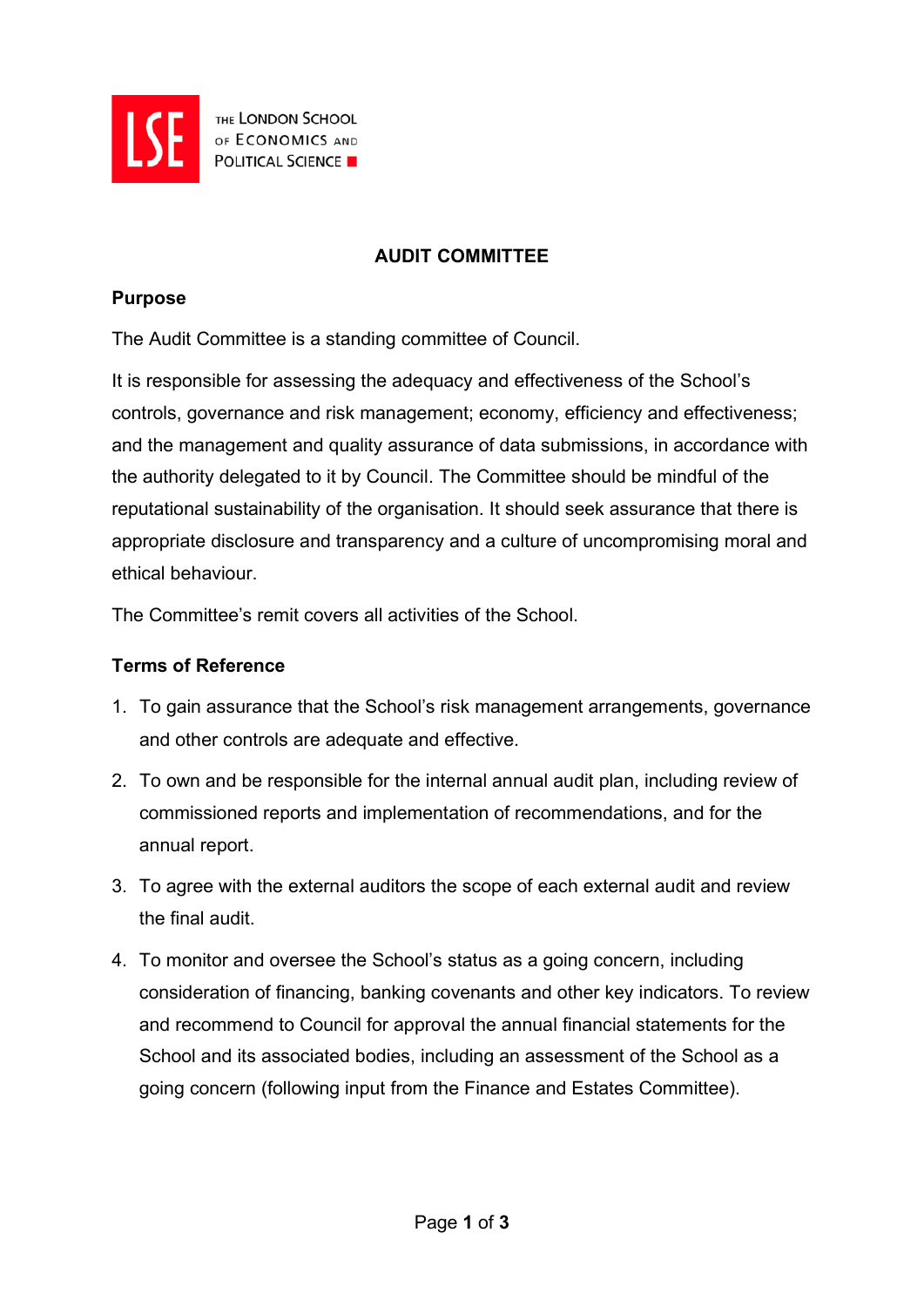- 5. To ensure satisfactory arrangements are in place to promote economy, efficiency and effectiveness, including undertaking reviews and audits to measure and improve School performance.
- 6. To review the School's Financial Plan and annual budget and any significant in year revisions, in the context of sustainability and value for money.
- 7. To recommend to Council the appointment, and monitor the performance and effectiveness of, the School's external and internal audit provision.
- 8. To ensure the adequacy and effectiveness of the School's Financial Regulations and to recommend substantive changes to Council.
- 9. To oversee the School's policy on fraud and irregularity and on Whistleblowing/Public Interest Disclosure in consultation with Ethics Committee, including being notified of any action taken under these policies.
- 10.To ensure that all significant losses have been properly investigated and reported to the internal and external auditors and the Office for Students as appropriate.
- 11.To report to Council and the OfS in accordance with regulatory requirements, in particular the provision of the annual report, but also as otherwise required.

# **Committee membership composition**

- Three Independent Council members, one of who will be Chair
- Five External members

### **Meeting attendees**

- **Internal Auditor**
- External Auditor
- Chief Financial Officer
- Chief Operating Officer
- School Secretary
- Committee secretary (from Governance Services)

(Other individuals may be invited to attend the meetings as business requires)